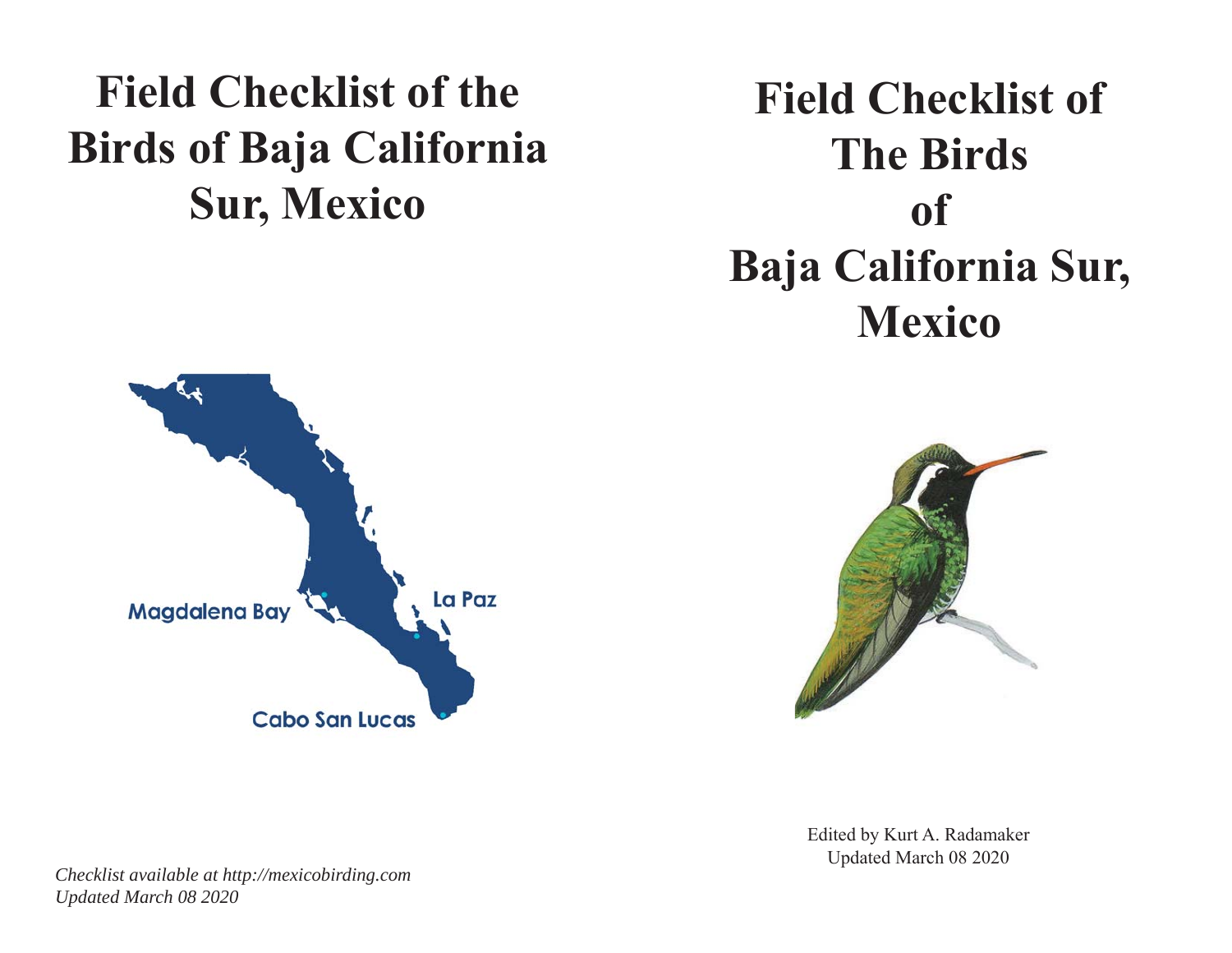|                |             | 2 Observer(s) Time Total Species<br>Weather <u>experience</u>                                                                                                                                                                       |  |
|----------------|-------------|-------------------------------------------------------------------------------------------------------------------------------------------------------------------------------------------------------------------------------------|--|
| $\overline{3}$ |             | Weather <u>example</u> and the set of the set of the set of the set of the set of the set of the set of the set of the set of the set of the set of the set of the set of the set of the set of the set of the set of the set of th |  |
| $\overline{4}$ |             |                                                                                                                                                                                                                                     |  |
| 5              | Observer(s) | Weather <u>the contract of</u> the contract of the contract of the contract of the contract of the contract of the contract of the contract of the contract of the contract of the contract of the contract of the contract of the  |  |

#### **Field Checklist of The Birds of Baja California Sur, Mexico**

This checklist contains 461 species of birds that have been recorded in Baja California, Mexico.

The species list conforms to the American Ornithologists' Society (AOS), checklist order and nomenclature as of the  $60<sup>th</sup>$  supplement published July, 2019.

- **\***= Accidental, not to be expected, very few records.
- # = Very rare, generally less than annual, not unexpected
- **(int)** = Introduced
- **(ex)** = Extirpated or Extinct previously bred or presumed to have bred in Baja, but no longer occurs naturally. They may have been re-introduced but remain un-established.

Species or subspecies marked with an asterisk or pound sign  $(*, \#)$ should be documented with photographs and or written details.

Documentation of unusual species should be sent to North American Birds regional editor, Baja Peninsula

### **Richard A. Erickson**

San Diego Natural History Museum P.O. Box 121390San Diego, CA 92112 reerickson@sdnhm.org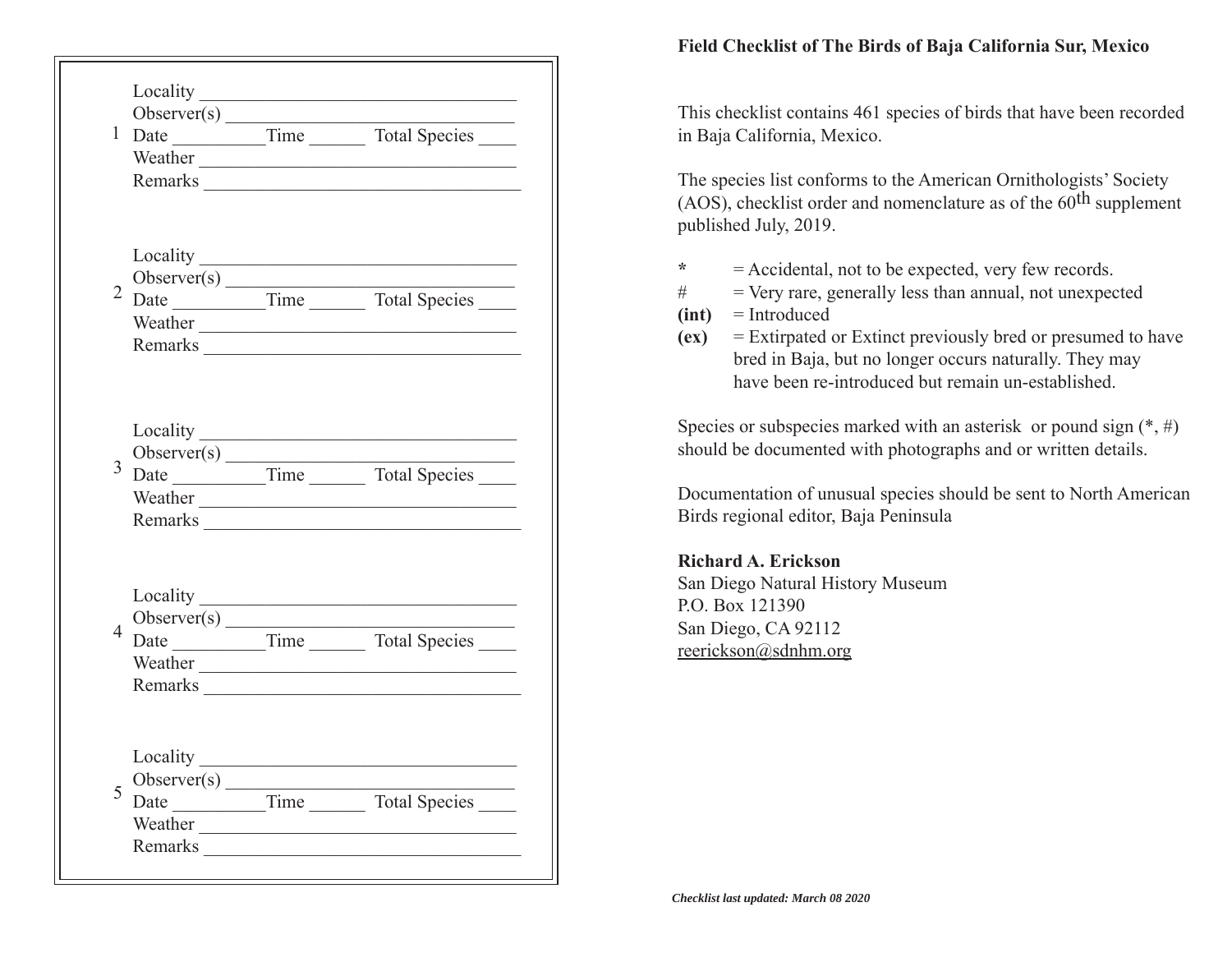| S                                          | $\overline{2}$ | $\mathfrak{Z}$ | $\overline{4}$ | 5 | Note |
|--------------------------------------------|----------------|----------------|----------------|---|------|
| Anatidae - Swans, Geese, Ducks             |                |                |                |   |      |
| Black-bellied Whistling-Duck               |                |                |                |   |      |
| Fulvous Whistling-Duck #                   |                |                |                |   |      |
| <b>Snow Goose</b>                          |                |                |                |   |      |
| Ross's Goose                               |                |                |                |   |      |
| Greater White-fronted Goose                |                |                |                |   |      |
| <b>Brant</b>                               |                |                |                |   |      |
| <b>Cackling Goose</b>                      |                |                |                |   |      |
| Canada Goose                               |                |                |                |   |      |
| Tundra Swan *                              |                |                |                |   |      |
| Wood Duck #                                |                |                |                |   |      |
| Garganey <sup>*</sup>                      |                |                |                |   |      |
| <b>Blue-winged Teal</b>                    |                |                |                |   |      |
| Cinnamon Teal                              |                |                |                |   |      |
| Northern Shoveler                          |                |                |                |   |      |
| Gadwall                                    |                |                |                |   |      |
| Eurasian Wigeon                            |                |                |                |   |      |
| American Wigeon                            |                |                |                |   |      |
| Mallard                                    |                |                |                |   |      |
| Northern Pintail                           |                |                |                |   |      |
| Green-winged Teal                          |                |                |                |   |      |
| Canvasback                                 |                |                |                |   |      |
| Redhead                                    |                |                |                |   |      |
| Ring-necked Duck                           |                |                |                |   |      |
| Greater Scaup                              |                |                |                |   |      |
| Lesser Scaup                               |                |                |                |   |      |
| Harlequin Duck *<br>Surf Scoter            |                |                |                |   |      |
|                                            |                |                |                |   |      |
| White-winged Scoter#<br>Long-tailed Duck # |                |                |                |   |      |
| Bufflehead                                 |                |                |                |   |      |
| Common Goldeneye                           |                |                |                |   |      |
| Hooded Merganser                           |                |                |                |   |      |
| Common Merganser #                         |                |                |                |   |      |
| Red-breasted Merganser                     |                |                |                |   |      |
| Ruddy Duck                                 |                |                |                |   |      |
| Odontophoridae - Quail                     |                |                |                |   |      |
| California Quail                           |                |                |                |   |      |
| Podicipedidae - Grebes                     |                |                |                |   |      |
| Least Grebe                                |                |                |                |   |      |
| Pied-billed Grebe                          |                |                |                |   |      |
| Horned Grebe                               |                |                |                |   |      |
| Eared Grebe                                |                |                |                |   |      |
| Western Grebe                              |                |                |                |   |      |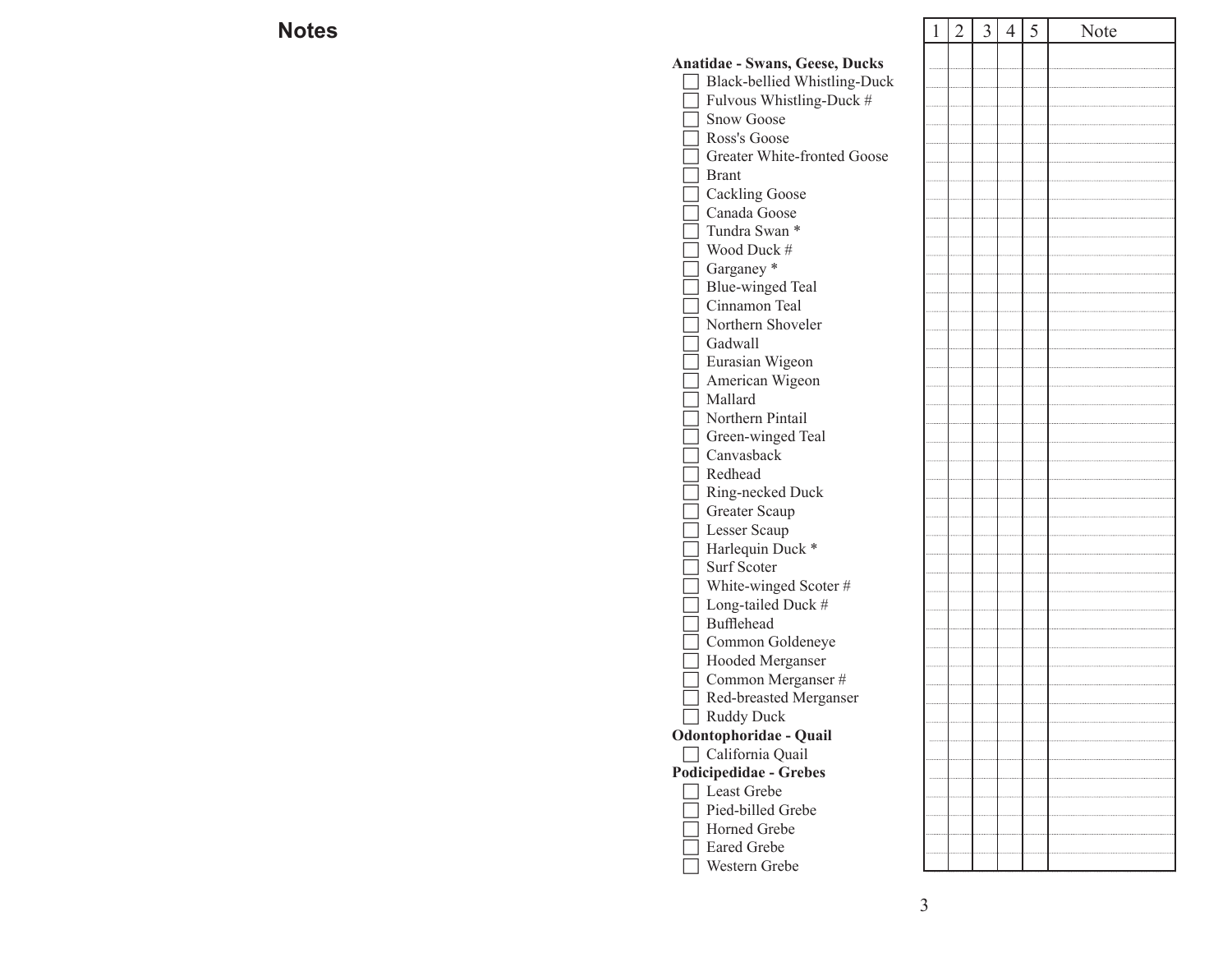|                                              | 1 | $\overline{2}$ | 3 | 4 | 5 | Note |
|----------------------------------------------|---|----------------|---|---|---|------|
| Clark's Grebe                                |   |                |   |   |   |      |
|                                              |   |                |   |   |   |      |
| <b>Columbidae - Pigeons and Doves</b>        |   |                |   |   |   |      |
| Rock Pigeon (int)                            |   |                |   |   |   |      |
| <b>Band-tailed Pigeon</b>                    |   |                |   |   |   |      |
| Eurasian Collared-Dove                       |   |                |   |   |   |      |
| <b>Inca Dove</b>                             |   |                |   |   |   |      |
| Common Ground Dove                           |   |                |   |   |   |      |
| Ruddy Ground Dove                            |   |                |   |   |   |      |
| White-winged Dove                            |   |                |   |   |   |      |
| Mourning Dove                                |   |                |   |   |   |      |
| Cuculidae - Cuckoos, Roadrunners,            |   |                |   |   |   |      |
| and Anis                                     |   |                |   |   |   |      |
| Groove-billed Ani#                           |   |                |   |   |   |      |
| Greater Roadrunner                           |   |                |   |   |   |      |
| Yellow-billed Cuckoo                         |   |                |   |   |   |      |
| Caprimulgidae - Nighthawks                   |   |                |   |   |   |      |
| and Nightjars                                |   |                |   |   |   |      |
| Lesser Nighthawk                             |   |                |   |   |   |      |
| Common Poorwill                              |   |                |   |   |   |      |
| Mexican Whip-poor-will                       |   |                |   |   |   |      |
| <b>Apodidae - Swifts</b>                     |   |                |   |   |   |      |
| Chimney Swift                                |   |                |   |   |   |      |
| Vaux's Swift                                 |   |                |   |   |   |      |
| White-throated Swift                         |   |                |   |   |   |      |
| <b>Trochilidae - Hummingbirds</b>            |   |                |   |   |   |      |
| Ruby-throated Hummingbird *                  |   |                |   |   |   |      |
| Black-chinned Hummingbird                    |   |                |   |   |   |      |
| Anna's Hummingbird                           |   |                |   |   |   |      |
| Costa's Hummingbird<br>Rufous Hummingbird    |   |                |   |   |   |      |
| Broad-billed Hummingbird #                   |   |                |   |   |   |      |
| Xantus's Hummingbird                         |   |                |   |   |   |      |
| Rallidae - Rails, Gallinules, and Coots      |   |                |   |   |   |      |
| Ridgway's Rail                               |   |                |   |   |   |      |
| Virginia Rail                                |   |                |   |   |   |      |
| Sora                                         |   |                |   |   |   |      |
| Purple Gallinule *                           |   |                |   |   |   |      |
| Common Gallinule                             |   |                |   |   |   |      |
| American Coot                                |   |                |   |   |   |      |
| <b>Recurvirostridae - Stilts and Avocets</b> |   |                |   |   |   |      |
| Black-necked Stilt                           |   |                |   |   |   |      |
| American Avocet                              |   |                |   |   |   |      |
| Haematopodidae - Oystercatchers              |   |                |   |   |   |      |
| American Oystercatcher                       |   |                |   |   |   |      |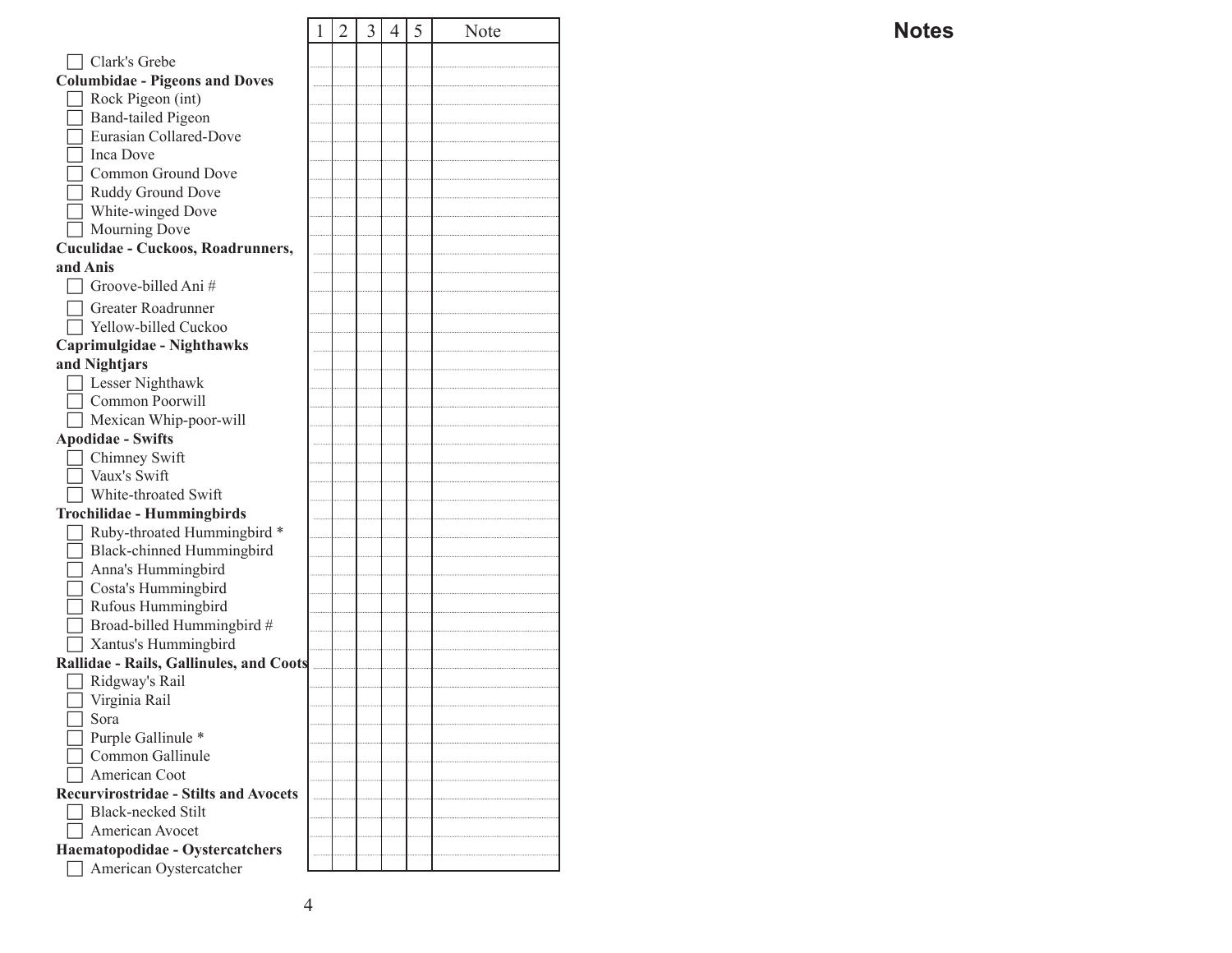| S                             | $\mathbf{1}$ | $\overline{2}$ | $\overline{3}$ | $\overline{4}$ | 5 | Note |
|-------------------------------|--------------|----------------|----------------|----------------|---|------|
| Black Oystercatcher           |              |                |                |                |   |      |
| <b>Charadriidae - Plovers</b> |              |                |                |                |   |      |
| Killdeer                      |              |                |                |                |   |      |
| Semipalmated Plover           |              |                |                |                |   |      |
| Wilson's Plover               |              |                |                |                |   |      |
| Mountain Plover               |              |                |                |                |   |      |
| <b>Snowy Plover</b>           |              |                |                |                |   |      |
| <b>Black-bellied Plover</b>   |              |                |                |                |   |      |
| American Golden-Plover #      |              |                |                |                |   |      |
| Pacific Golden-Plover #       |              |                |                |                |   |      |
| Scolopacidae - Sandpipers,    |              |                |                |                |   |      |
| <b>Phalaropes, and Allies</b> |              |                |                |                |   |      |
| Upland Sandpiper *            |              |                |                |                |   |      |
| Whimbrel                      |              |                |                |                |   |      |
| Long-billed Curlew            |              |                |                |                |   |      |
| Hudsonian Godwit*             |              |                |                |                |   |      |
| Marbled Godwit                |              |                |                |                |   |      |
| Ruddy Turnstone               |              |                |                |                |   |      |
| <b>Black Turnstone</b>        |              |                |                |                |   |      |
| Red Knot                      |              |                |                |                |   |      |
| Surfbird                      |              |                |                |                |   |      |
| Ruff#                         |              |                |                |                |   |      |
| Stilt Sandpiper               |              |                |                |                |   |      |
| Curlew Sandpiper              |              |                |                |                |   |      |
| Sanderling                    |              |                |                |                |   |      |
| Dunlin                        |              |                |                |                |   |      |
| Baird's Sandpiper             |              |                |                |                |   |      |
| Least Sandpiper               |              |                |                |                |   |      |
| Buff-breasted Sandpiper *     |              |                |                |                |   |      |
| Pectoral Sandpiper            |              |                |                |                |   |      |
| Semipalmated Sandpiper        |              |                |                |                |   |      |
| Western Sandpiper             |              |                |                |                |   |      |
| Short-billed Dowitcher        |              |                |                |                |   |      |
| Long-billed Dowitcher         |              |                |                |                |   |      |
| Wilson's Snipe                |              |                |                |                |   |      |
| Terek Sandpiper *             |              |                |                |                |   |      |
| Spotted Sandpiper             |              |                |                |                |   |      |
| Solitary Sandpiper            |              |                |                |                |   |      |
| Wandering Tattler             |              |                |                |                |   |      |
| Lesser Yellowlegs             |              |                |                |                |   |      |
| Willet                        |              |                |                |                |   |      |
| <b>Greater Yellowlegs</b>     |              |                |                |                |   |      |
| Wood Sandpiper*               |              |                |                |                |   |      |
| Wilson's Phalarope            |              |                |                |                |   |      |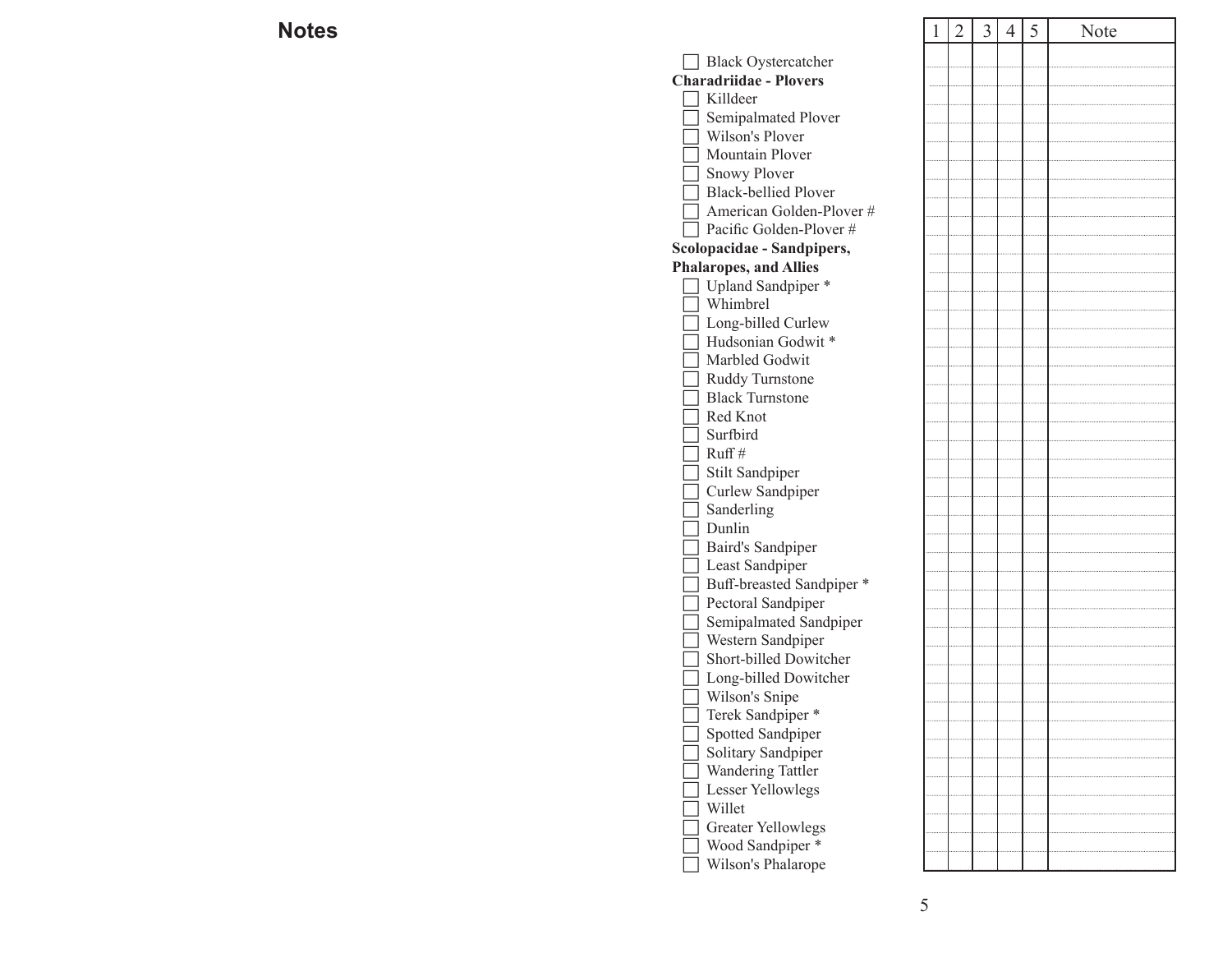|                                      | 1 | 2 | 3 | 4 | 5 | Note |
|--------------------------------------|---|---|---|---|---|------|
| Red-necked Phalarope                 |   |   |   |   |   |      |
| Red Phalarope                        |   |   |   |   |   |      |
| <b>Stercorariidae - Jaegers</b>      |   |   |   |   |   |      |
| South Polar Skua                     |   |   |   |   |   |      |
|                                      |   |   |   |   |   |      |
| Pomarine Jaeger                      |   |   |   |   |   |      |
| Parasitic Jaeger                     |   |   |   |   |   |      |
| Long-tailed Jaeger                   |   |   |   |   |   |      |
| <b>Alcidae - Murres and Auklets</b>  |   |   |   |   |   |      |
| Scripps's Murrelet                   |   |   |   |   |   |      |
| Guadalupe Murrelet                   |   |   |   |   |   |      |
| Craveri's Murrelet                   |   |   |   |   |   |      |
| Ancient Murrelet *                   |   |   |   |   |   |      |
| Cassin's Auklet                      |   |   |   |   |   |      |
| Rhinoceros Auklet                    |   |   |   |   |   |      |
| Laridae - Gulls, Terns, and Skimmers |   |   |   |   |   |      |
| Black-legged Kittiwake #             |   |   |   |   |   |      |
| Sabine's Gull                        |   |   |   |   |   |      |
| Bonaparte's Gull                     |   |   |   |   |   |      |
| Laughing Gull                        |   |   |   |   |   |      |
| Franklin's Gull                      |   |   |   |   |   |      |
| Heermann's Gull                      |   |   |   |   |   |      |
| Mew Gull                             |   |   |   |   |   |      |
| Ring-billed Gull                     |   |   |   |   |   |      |
| Western Gull                         |   |   |   |   |   |      |
| Yellow-footed Gull                   |   |   |   |   |   |      |
| California Gull                      |   |   |   |   |   |      |
| Herring Gull                         |   |   |   |   |   |      |
| Iceland Gull                         |   |   |   |   |   |      |
| Lesser Black-backed Gull #           |   |   |   |   |   |      |
| Glaucous-winged Gull                 |   |   |   |   |   |      |
| Glaucous Gull #                      |   |   |   |   |   |      |
| <b>Brown Noddy</b>                   |   |   |   |   |   |      |
| White Tern                           |   |   |   |   |   |      |
| Sooty Tern                           |   |   |   |   |   |      |
| Least Tern                           |   |   |   |   |   |      |
| Gull-billed Tern                     |   |   |   |   |   |      |
| Caspian Tern                         |   |   |   |   |   |      |
| <b>Black Tern</b>                    |   |   |   |   |   |      |
| Common Tern                          |   |   |   |   |   |      |
| Arctic Tern                          |   |   |   |   |   |      |
| Forster's Tern                       |   |   |   |   |   |      |
| Royal Tern                           |   |   |   |   |   |      |
| Elegant Tern                         |   |   |   |   |   |      |
| <b>Black Skimmer</b>                 |   |   |   |   |   |      |
|                                      |   |   |   |   |   |      |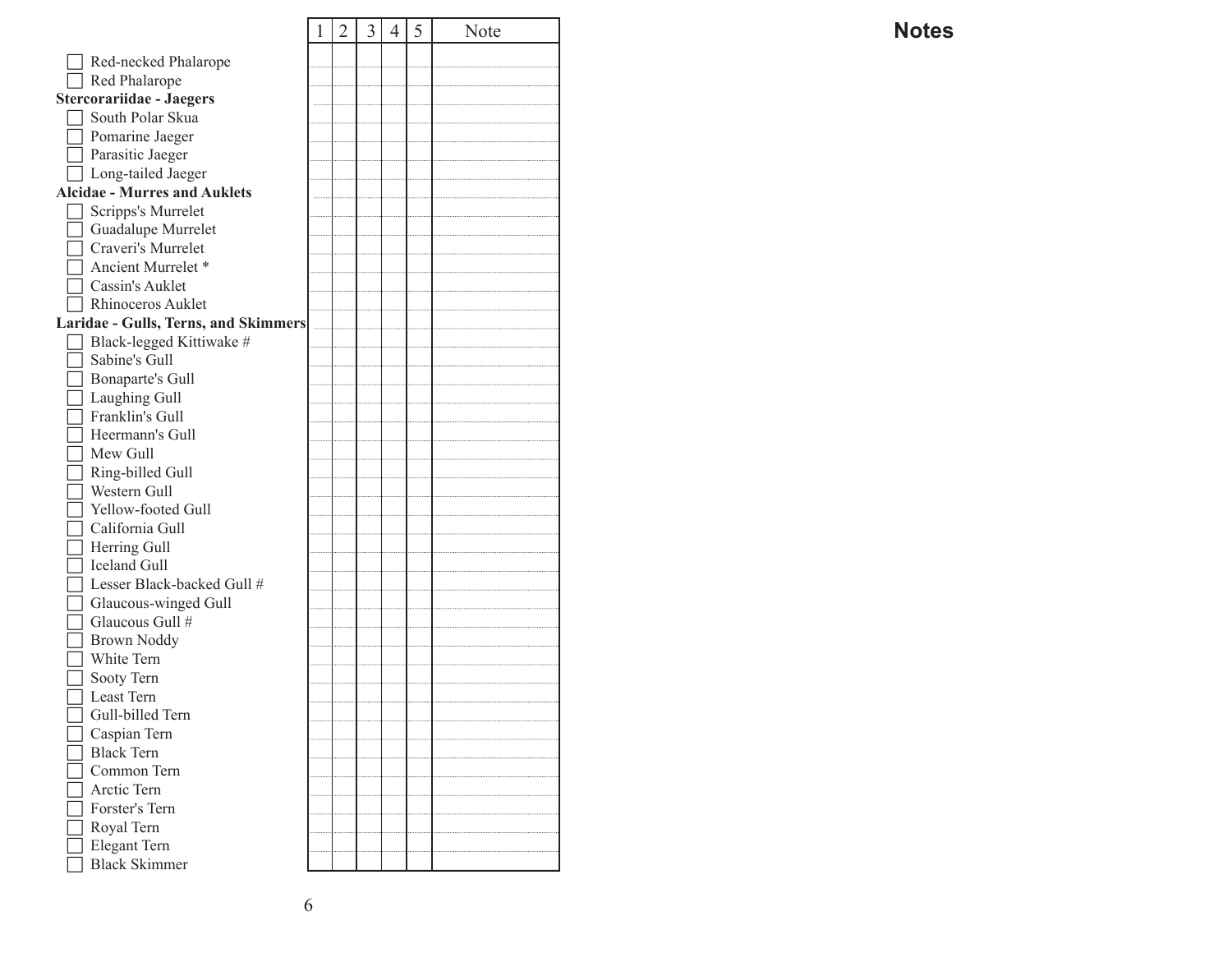| S                                   | $\overline{2}$ | $\overline{3}$ | $\overline{4}$ | 5 | Note |
|-------------------------------------|----------------|----------------|----------------|---|------|
| <b>Phaethontidae - Tropicbirds</b>  |                |                |                |   |      |
| Red-billed Tropicbird               |                |                |                |   |      |
| <b>Gaviidae - Loons</b>             |                |                |                |   |      |
| Red-throated Loon                   |                |                |                |   |      |
| Pacific Loon                        |                |                |                |   |      |
| Common Loon                         |                |                |                |   |      |
| Yellow-billed Loon <sup>*</sup>     |                |                |                |   |      |
| <b>Diomedeidae - Albatrosses</b>    |                |                |                |   |      |
| Laysan Albatross                    |                |                |                |   |      |
| <b>Black-footed Albatross</b>       |                |                |                |   |      |
| Short-tailed Albatross              |                |                |                |   |      |
| <b>Hydrobatidae - Storm-Petrels</b> |                |                |                |   |      |
| Leach's Storm-Petrel                |                |                |                |   |      |
| Townsend's Storm-Petrel             |                |                |                |   |      |
| Ainley's Storm-Petrel               |                |                |                |   |      |
| Wedge-rumped Storm-Petrel           |                |                |                |   |      |
| <b>Black Storm-Petrel</b>           |                |                |                |   |      |
| Guadalupe Storm-Petrel (ex)         |                |                |                |   |      |
| Least Storm-Petrel                  |                |                |                |   |      |
| <b>Procellariidae - Shearwaters</b> |                |                |                |   |      |
| Northern Fulmar                     |                |                |                |   |      |
| Kermadec Petrel                     |                |                |                |   |      |
| Juan Fernandez Petrel               |                |                |                |   |      |
| Galapagos Petrel                    |                |                |                |   |      |
| White-necked Petrel                 |                |                |                |   |      |
| Cook's Petrel                       |                |                |                |   |      |
| Tahiti Petrel *                     |                |                |                |   |      |
| <b>Bulwer's Petrel</b>              |                |                |                |   |      |
| Wedge-tailed Shearwater             |                |                |                |   |      |
| Buller's Shearwater #               |                |                |                |   |      |
| Sooty Shearwater                    |                |                |                |   |      |
| Pink-footed Shearwater              |                |                |                |   |      |
| Flesh-footed Shearwater #           |                |                |                |   |      |
| Christmas Shearwater                |                |                |                |   |      |
| Galapagos Shearwater                |                |                |                |   |      |
| Manx Shearwater                     |                |                |                |   |      |
| Townsend's Shearwater #             |                |                |                |   |      |
| <b>Black-vented Shearwater</b>      |                |                |                |   |      |
| <b>Ciconiidae - Storks</b>          |                |                |                |   |      |
| Wood Stork #                        |                |                |                |   |      |
| Fregatidae - Frigatebirds           |                |                |                |   |      |
| Magnificent Frigatebird             |                |                |                |   |      |
| Great Frigatebird <sup>*</sup>      |                |                |                |   |      |
|                                     |                |                |                |   |      |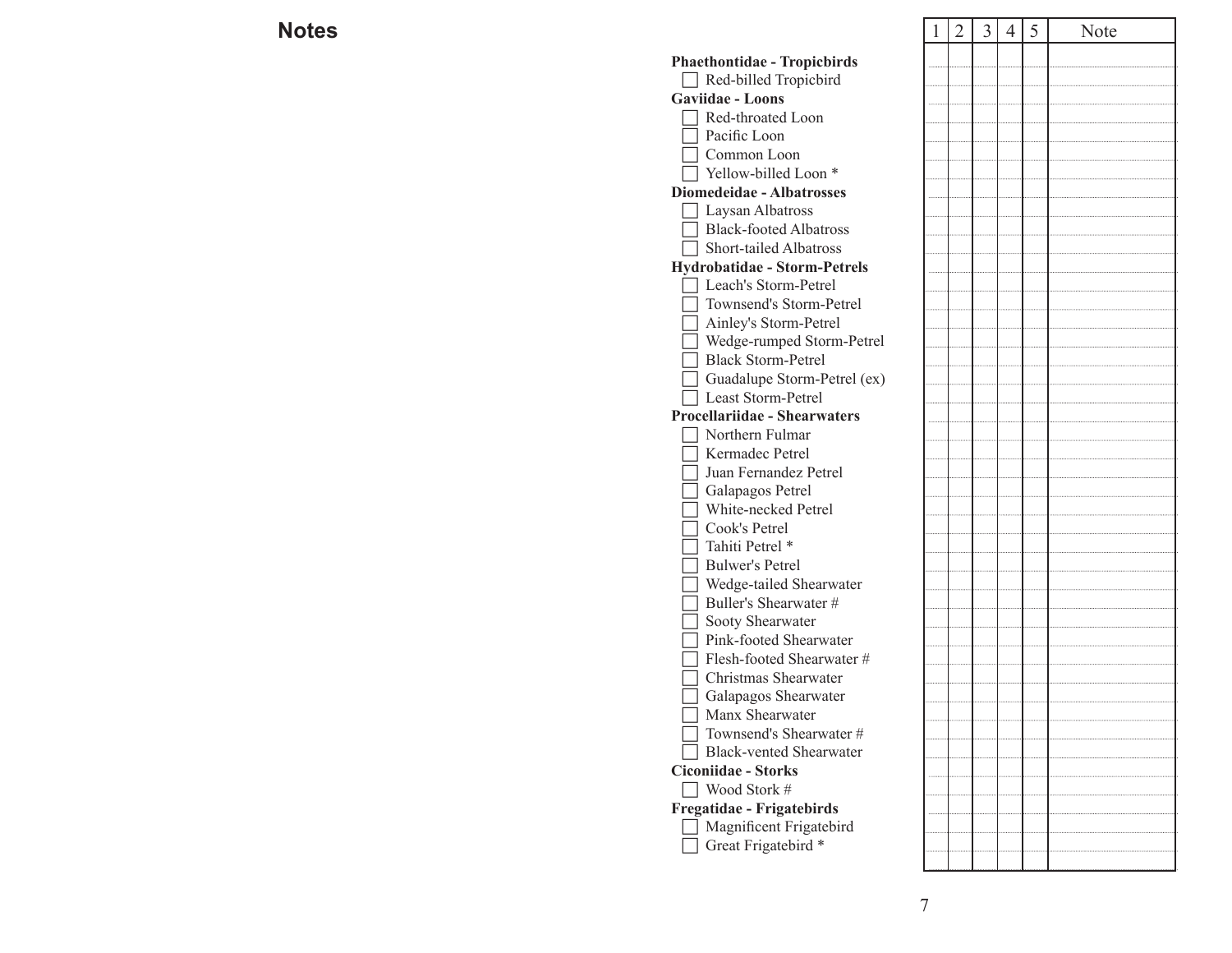|                                                | 1 | $\overline{2}$ | $\mathfrak{Z}$ | 4 | 5 | Note |
|------------------------------------------------|---|----------------|----------------|---|---|------|
| <b>Sulidae - Boobies</b>                       |   |                |                |   |   |      |
| Masked Booby                                   |   |                |                |   |   |      |
|                                                |   |                |                |   |   |      |
| Nazca Booby                                    |   |                |                |   |   |      |
| Blue-footed Booby                              |   |                |                |   |   |      |
| Brown Booby                                    |   |                |                |   |   |      |
| Red-footed Booby                               |   |                |                |   |   |      |
| Phalacrocoracidae - Cormorants                 |   |                |                |   |   |      |
| <b>Brandt's Cormorant</b>                      |   |                |                |   |   |      |
| Neotropic Cormorant                            |   |                |                |   |   |      |
| Double-crested Cormorant                       |   |                |                |   |   |      |
| Pelagic Cormorant                              |   |                |                |   |   |      |
| <b>Pelecanidae - Pelicans</b>                  |   |                |                |   |   |      |
| American White Pelican                         |   |                |                |   |   |      |
| Brown Pelican                                  |   |                |                |   |   |      |
| Ardeidae - Bitterns, Herons,                   |   |                |                |   |   |      |
| and Egrets                                     |   |                |                |   |   |      |
| American Bittern #                             |   |                |                |   |   |      |
| <b>Least Bittern</b>                           |   |                |                |   |   |      |
| Great Blue Heron                               |   |                |                |   |   |      |
| Great Egret                                    |   |                |                |   |   |      |
| <b>Snowy Egret</b>                             |   |                |                |   |   |      |
| Little Blue Heron                              |   |                |                |   |   |      |
| <b>Tricolored Heron</b>                        |   |                |                |   |   |      |
| Reddish Egret                                  |   |                |                |   |   |      |
| Cattle Egret                                   |   |                |                |   |   |      |
| Green Heron                                    |   |                |                |   |   |      |
| Black-crowned Night-Heron                      |   |                |                |   |   |      |
| Vellow-crowned Night-Heron                     |   |                |                |   |   |      |
| <b>Threskiornithidae - Ibises</b>              |   |                |                |   |   |      |
| and Spoonbills                                 |   |                |                |   |   |      |
| White Ibis                                     |   |                |                |   |   |      |
| White-faced Ibis                               |   |                |                |   |   |      |
| Roseate Spoonbill *                            |   |                |                |   |   |      |
| <b>Cathartidae - New World Vultures</b>        |   |                |                |   |   |      |
| <b>Black Vulture</b>                           |   |                |                |   |   |      |
| $\Box$ Turkey Vulture                          |   |                |                |   |   |      |
| <b>Pandionidae - Osprey</b>                    |   |                |                |   |   |      |
|                                                |   |                |                |   |   |      |
| Osprey                                         |   |                |                |   |   |      |
| <b>Accipitridae - Kites, Eagles, and Hawks</b> |   |                |                |   |   |      |
| White-tailed Kite                              |   |                |                |   |   |      |
| Swallow-tailed Kite <sup>*</sup>               |   |                |                |   |   |      |
| Golden Eagle                                   |   |                |                |   |   |      |
| Northern Harrier                               |   |                |                |   |   |      |
| Sharp-shinned Hawk                             |   |                |                |   |   |      |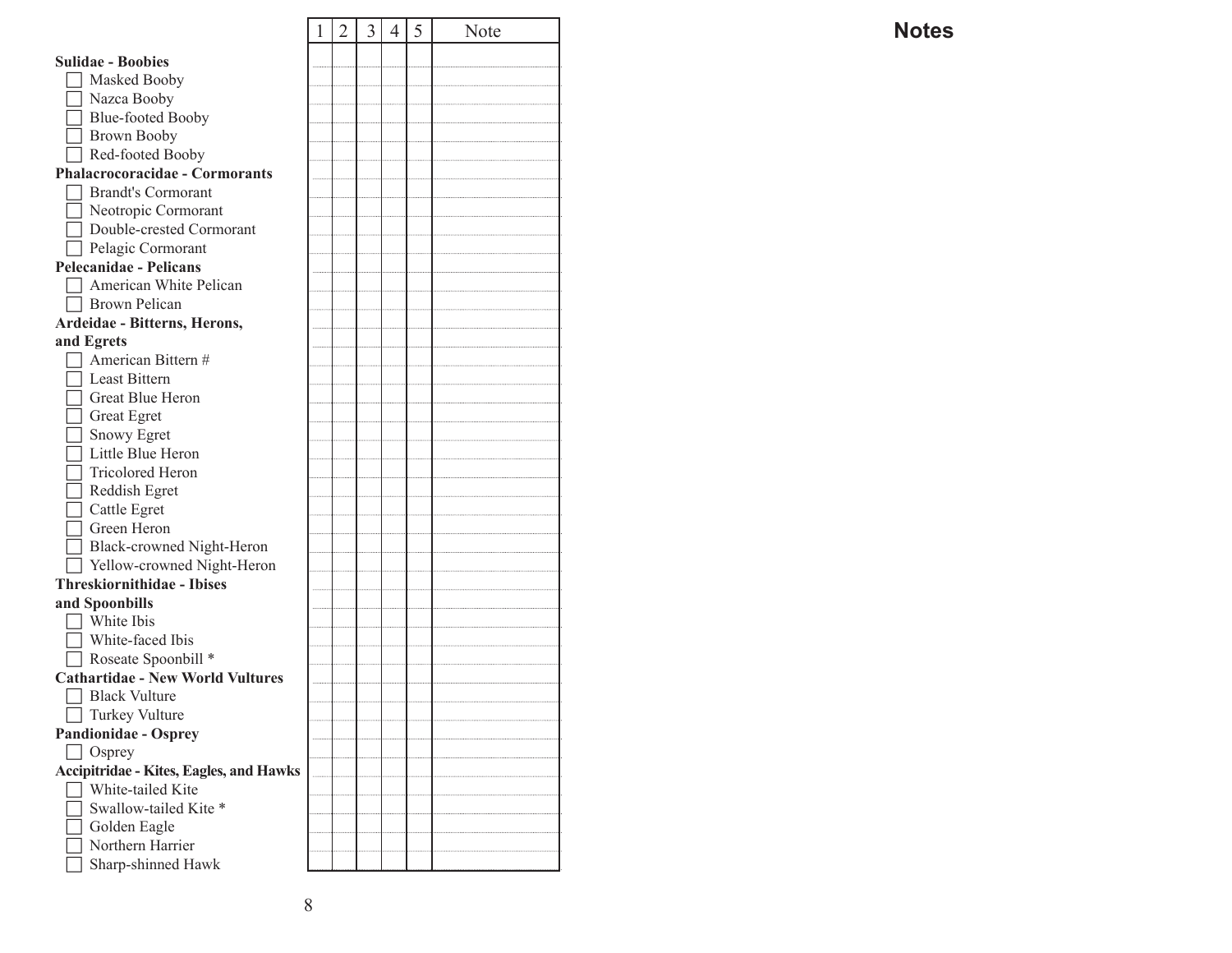| S                                         | 2 | $\mathfrak{Z}$ | $\overline{4}$ | 5 | Note |
|-------------------------------------------|---|----------------|----------------|---|------|
| Cooper's Hawk                             |   |                |                |   |      |
| <b>Bald Eagle</b>                         |   |                |                |   |      |
| Mississippi Kite #                        |   |                |                |   |      |
| Common Black Hawk *                       |   |                |                |   |      |
| Harris's Hawk                             |   |                |                |   |      |
| Gray Hawk *                               |   |                |                |   |      |
| Red-shouldered Hawk                       |   |                |                |   |      |
| Broad-winged Hawk                         |   |                |                |   |      |
| Short-tailed Hawk <sup>*</sup>            |   |                |                |   |      |
| Swainson's Hawk                           |   |                |                |   |      |
| Zone-tailed Hawk                          |   |                |                |   |      |
| Red-tailed Hawk                           |   |                |                |   |      |
| Ferruginous Hawk                          |   |                |                |   |      |
| <b>Tytonidae - Barn Owls</b>              |   |                |                |   |      |
| Barn Owl                                  |   |                |                |   |      |
| <b>Strigidae - Typical Owls</b>           |   |                |                |   |      |
| Western Screech-Owl                       |   |                |                |   |      |
| Great Horned Owl                          |   |                |                |   |      |
| Northern Pygmy-Owl                        |   |                |                |   |      |
| Elf Owl                                   |   |                |                |   |      |
| <b>Burrowing Owl</b>                      |   |                |                |   |      |
| Long-eared Owl                            |   |                |                |   |      |
| Short-eared Owl                           |   |                |                |   |      |
| <b>Alcedinidae - Kingfishers</b>          |   |                |                |   |      |
| <b>Belted Kingfisher</b>                  |   |                |                |   |      |
| Green Kingfisher                          |   |                |                |   |      |
| <b>Picidae - Woodpeckers</b>              |   |                |                |   |      |
| Lewis's Woodpecker                        |   |                |                |   |      |
| Acorn Woodpecker                          |   |                |                |   |      |
| Gila Woodpecker                           |   |                |                |   |      |
| Williamson's Sapsucker                    |   |                |                |   |      |
| Yellow-bellied Sapsucker#                 |   |                |                |   |      |
| Red-naped Sapsucker                       |   |                |                |   |      |
| Red-breasted Sapsucker                    |   |                |                |   |      |
| Ladder-backed Woodpecker                  |   |                |                |   |      |
| $\Box$ Northern Flicker                   |   |                |                |   |      |
| Gilded Flicker                            |   |                |                |   |      |
| <b>Falconidae - Caracaras and Falcons</b> |   |                |                |   |      |
| Crested Caracara                          |   |                |                |   |      |
| American Kestrel                          |   |                |                |   |      |
| Merlin                                    |   |                |                |   |      |
| Peregrine Falcon                          |   |                |                |   |      |
| Prairie Falcon                            |   |                |                |   |      |
|                                           |   |                |                |   |      |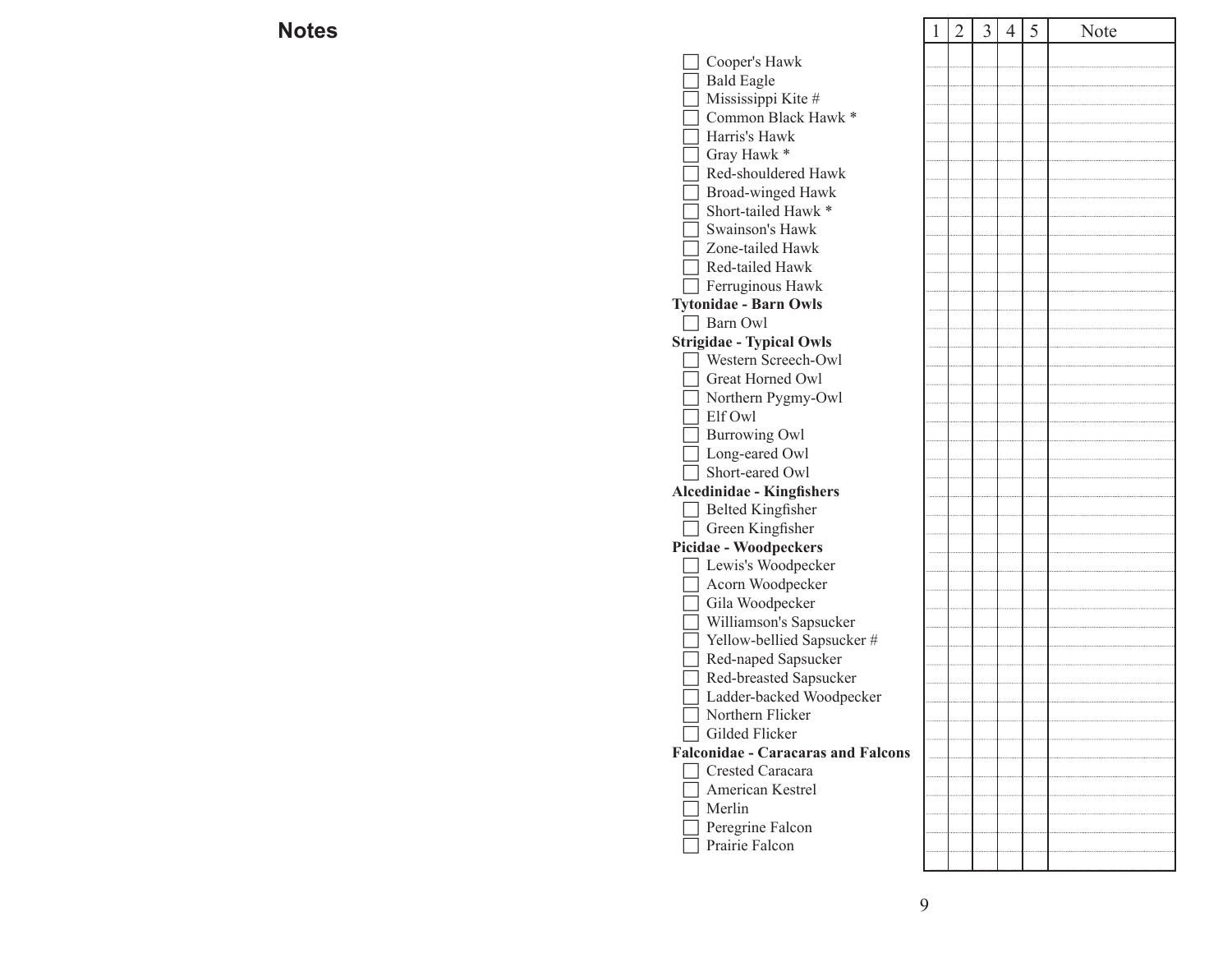|                                        | 1 | 2 |
|----------------------------------------|---|---|
| <b>Psittacidae - Parakeets</b>         |   |   |
| Monk Parakeet (int)                    |   |   |
| <b>Tyrannidae - Tyrant Flycatchers</b> |   |   |
| Dusky-capped Flycatcher *              |   |   |
| Ash-throated Flycatcher                |   |   |
| Great Crested Flycatcher *             |   |   |
| Brown-crested Flycatcher *             |   |   |
| Great Kiskadee*                        |   |   |
| Sulphur-bellied Flycatcher *           |   |   |
| Tropical Kingbird                      |   |   |
| Cassin's Kingbird                      |   |   |
| Thick-billed Kingbird                  |   |   |
| Western Kingbird                       |   |   |
| Eastern Kingbird #                     |   |   |
| Scissor-tailed Flycatcher #            |   |   |
| Olive-sided Flycatcher                 |   |   |
| Western Wood-Pewee                     |   |   |
| Alder Flycatcher                       |   |   |
| Willow Flycatcher                      |   |   |
| Least Flycatcher #                     |   |   |
| Hammond's Flycatcher                   |   |   |
| Gray Flycatcher                        |   |   |
| Dusky Flycatcher                       |   |   |
| Pacific-slope Flycatcher               |   |   |
| <b>Black Phoebe</b>                    |   |   |
| Eastern Phoebe #                       |   |   |
| Say's Phoebe                           |   |   |
| Vermilion Flycatcher                   |   |   |
| <b>Laniidae - Shrikes</b>              |   |   |
| Loggerhead Shrike                      |   |   |
| <b>Vireonidae - Vireos</b>             |   |   |
| White-eyed Vireo *                     |   |   |
| <b>Bell's Vireo</b>                    |   |   |
| Gray Vireo                             |   |   |
| Hutton's Vireo                         |   |   |
| Yellow-throated Vireo*                 |   |   |
| Cassin's Vireo<br>Blue-headed Vireo *  |   |   |
| Plumbeous Vireo                        |   |   |
|                                        |   |   |
| Philadelphia Vireo *                   |   |   |
| Warbling Vireo<br>Red-eyed Vireo #     |   |   |
| Yellow-green Vireo #                   |   |   |
|                                        |   |   |
|                                        |   |   |

| $\mathbf 1$ | $\overline{2}$ | $\overline{3}$ | $\overline{4}$ | $\overline{5}$ | Note |
|-------------|----------------|----------------|----------------|----------------|------|
|             |                |                |                |                |      |
|             |                |                |                |                |      |
|             |                |                |                |                |      |
|             |                |                |                |                |      |
|             |                |                |                |                |      |
|             |                |                |                |                |      |
|             |                |                |                |                |      |
|             |                |                |                |                |      |
|             |                |                |                |                |      |
|             |                |                |                |                |      |
|             |                |                |                |                |      |
|             |                |                |                |                |      |
|             |                |                |                |                |      |
|             |                |                |                |                |      |
|             |                |                |                |                |      |
|             |                |                |                |                |      |
|             |                |                |                |                |      |
|             |                |                |                |                |      |
|             |                |                |                |                |      |
|             |                |                |                |                |      |
|             |                |                |                |                |      |
|             |                |                |                |                |      |
|             |                |                |                |                |      |
|             |                |                |                |                |      |
|             |                |                |                |                |      |
|             |                |                |                |                |      |
|             |                |                |                |                |      |
|             |                |                |                |                |      |
|             |                |                |                |                |      |
|             |                |                |                |                |      |
|             |                |                |                |                |      |
|             |                |                |                |                |      |
|             |                |                |                |                |      |
|             |                |                |                |                |      |
|             |                |                |                |                |      |
|             |                |                |                |                |      |
|             |                |                |                |                |      |
|             |                |                |                |                |      |

|                                         | 1 | $\overline{2}$ | 3 | $\overline{4}$ | 5 | Note |
|-----------------------------------------|---|----------------|---|----------------|---|------|
| Northern Cardinal                       |   |                |   |                |   |      |
| Pyrrhuloxia                             |   |                |   |                |   |      |
| Rose-breasted Grosbeak                  |   |                |   |                |   |      |
| <b>Black-headed Grosbeak</b>            |   |                |   |                |   |      |
| <b>Blue Grosbeak</b>                    |   |                |   |                |   |      |
| Lazuli Bunting                          |   |                |   |                |   |      |
| Indigo Bunting                          |   |                |   |                |   |      |
| Varied Bunting                          |   |                |   |                |   |      |
| Painted Bunting #                       |   |                |   |                |   |      |
| Dickcissel                              |   |                |   |                |   |      |
| <b>Thraupidae - Tanagers and Allies</b> |   |                |   |                |   |      |
| Cinnamon-rumped Seedeater (int)         |   |                |   |                |   |      |
|                                         |   |                |   |                |   |      |
|                                         |   |                |   |                |   |      |
|                                         |   |                |   |                |   |      |
|                                         |   |                |   |                |   |      |
|                                         |   |                |   |                |   |      |
|                                         |   |                |   |                |   |      |
|                                         |   |                |   |                |   |      |
|                                         |   |                |   |                |   |      |
|                                         |   |                |   |                |   |      |
|                                         |   |                |   |                |   |      |
|                                         |   |                |   |                |   |      |
|                                         |   |                |   |                |   |      |
|                                         |   |                |   |                |   |      |
|                                         |   |                |   |                |   |      |
|                                         |   |                |   |                |   |      |
|                                         |   |                |   |                |   |      |
|                                         |   |                |   |                |   |      |
|                                         |   |                |   |                |   |      |
|                                         |   |                |   |                |   |      |
|                                         |   |                |   |                |   |      |
|                                         |   |                |   |                |   |      |
|                                         |   |                |   |                |   |      |
|                                         |   |                |   |                |   |      |
|                                         |   |                |   |                |   |      |
|                                         |   |                |   |                |   |      |
|                                         |   |                |   |                |   |      |
|                                         |   |                |   |                |   |      |
|                                         |   |                |   |                |   |      |
|                                         |   |                |   |                |   |      |
|                                         |   |                |   |                |   |      |
|                                         |   |                |   |                |   |      |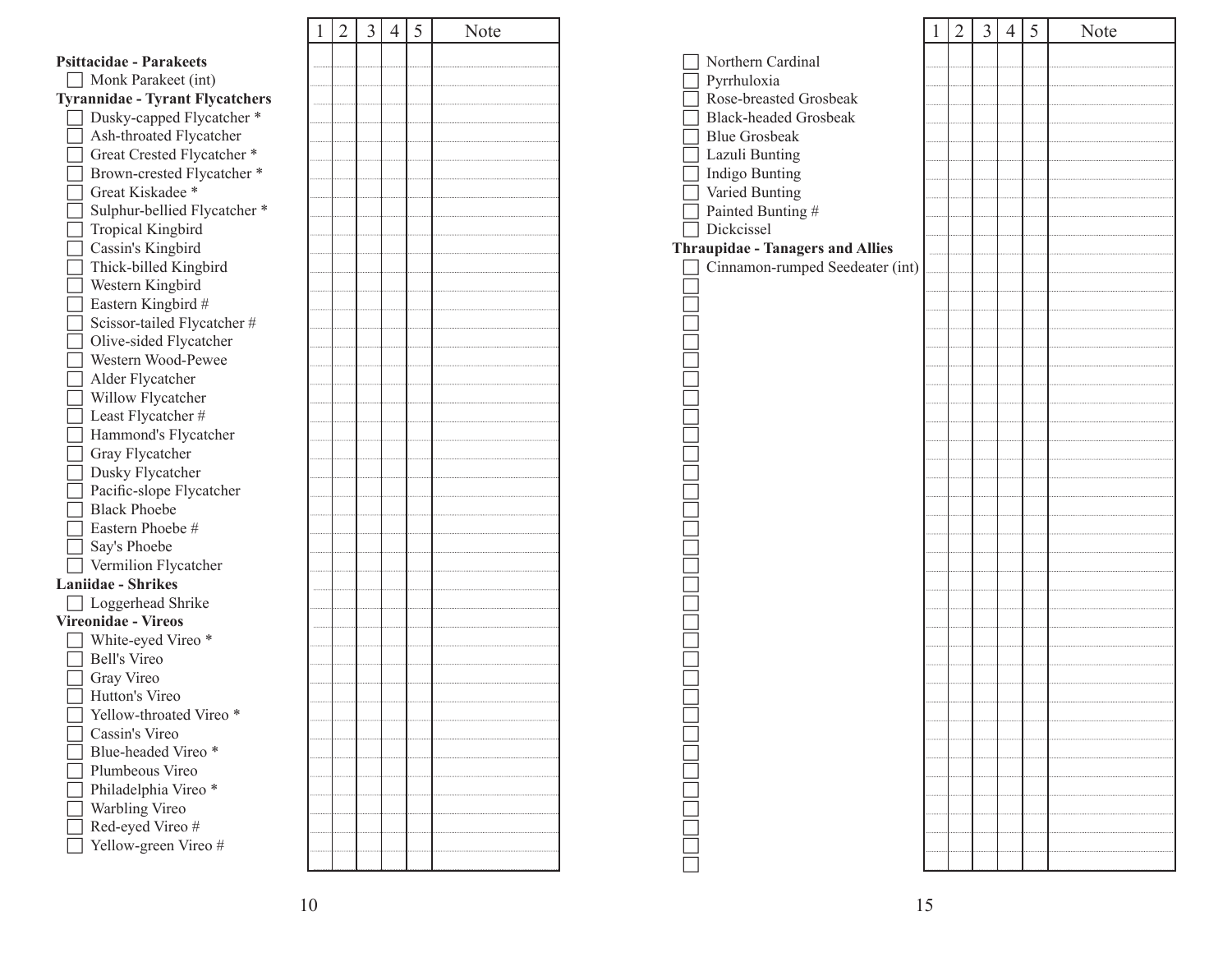|                                      | 1 | 2 | 3 | 4 | 5 | Note |
|--------------------------------------|---|---|---|---|---|------|
| Tennessee Warbler                    |   |   |   |   |   |      |
| Orange-crowned Warbler               |   |   |   |   |   |      |
| Lucy's Warbler                       |   |   |   |   |   |      |
| Nashville Warbler                    |   |   |   |   |   |      |
| Virginia's Warbler #                 |   |   |   |   |   |      |
| Connecticut Warbler *                |   |   |   |   |   |      |
|                                      |   |   |   |   |   |      |
| MacGillivray's Warbler               |   |   |   |   |   |      |
| Mourning Warbler *                   |   |   |   |   |   |      |
| Kentucky Warbler *                   |   |   |   |   |   |      |
| Belding's Yellowthroat               |   |   |   |   |   |      |
| Common Yellowthroat                  |   |   |   |   |   |      |
| Hooded Warbler #                     |   |   |   |   |   |      |
| American Redstart                    |   |   |   |   |   |      |
| Cape May Warbler #                   |   |   |   |   |   |      |
| Northern Parula                      |   |   |   |   |   |      |
| <b>Tropical Parula</b>               |   |   |   |   |   |      |
| Magnolia Warbler #                   |   |   |   |   |   |      |
| Bay-breasted Warbler                 |   |   |   |   |   |      |
| Blackburnian Warbler                 |   |   |   |   |   |      |
| Yellow Warbler                       |   |   |   |   |   |      |
| Chestnut-sided Warbler               |   |   |   |   |   |      |
| Blackpoll Warbler                    |   |   |   |   |   |      |
| <b>Black-throated Blue Warbler</b>   |   |   |   |   |   |      |
| Palm Warbler                         |   |   |   |   |   |      |
| Pine Warbler *                       |   |   |   |   |   |      |
| Yellow-rumped Warbler                |   |   |   |   |   |      |
| Yellow-throated Warbler #            |   |   |   |   |   |      |
| Prairie Warbler #                    |   |   |   |   |   |      |
| Grace's Warbler *                    |   |   |   |   |   |      |
| Black-throated Gray Warbler          |   |   |   |   |   |      |
| Townsend's Warbler                   |   |   |   |   |   |      |
| Hermit Warbler                       |   |   |   |   |   |      |
| Black-throated Green Warbler #       |   |   |   |   |   |      |
| Canada Warbler #                     |   |   |   |   |   |      |
| Wilson's Warbler                     |   |   |   |   |   |      |
| Red-faced Warbler *                  |   |   |   |   |   |      |
| Painted Redstart #                   |   |   |   |   |   |      |
| Cardinalidae - Cardinals, Grosbeaks, |   |   |   |   |   |      |
| <b>Piranga Tanagers and allies</b>   |   |   |   |   |   |      |
| Hepatic Tanager#                     |   |   |   |   |   |      |
| <b>Summer Tanager</b>                |   |   |   |   |   |      |
| Scarlet Tanager#                     |   |   |   |   |   |      |
| Western Tanager                      |   |   |   |   |   |      |
| Flame-colored Tanager *              |   |   |   |   |   |      |

|                                                                  | 1 | $\overline{2}$ | 3 | $\overline{4}$ | 5 | Note |
|------------------------------------------------------------------|---|----------------|---|----------------|---|------|
| Corvidae - Jays, Magpies, Crows,                                 |   |                |   |                |   |      |
| and Ravens                                                       |   |                |   |                |   |      |
| Black-throated Magpie-Jay (int)                                  |   |                |   |                |   |      |
| California Scrub-Jay                                             |   |                |   |                |   |      |
| Clark's Nutcracker #                                             |   |                |   |                |   |      |
| Common Raven                                                     |   |                |   |                |   |      |
| <b>Alaudidae - Larks</b>                                         |   |                |   |                |   |      |
| Horned Lark                                                      |   |                |   |                |   |      |
| <b>Hirundinidae - Swallows</b>                                   |   |                |   |                |   |      |
| <b>Bank Swallow</b>                                              |   |                |   |                |   |      |
| Tree Swallow                                                     |   |                |   |                |   |      |
| Violet-green Swallow                                             |   |                |   |                |   |      |
|                                                                  |   |                |   |                |   |      |
| Northern Rough-winged Swallow                                    |   |                |   |                |   |      |
| Purple Martin<br><b>Barn Swallow</b>                             |   |                |   |                |   |      |
| Cliff Swallow                                                    |   |                |   |                |   |      |
| Cave Swallow *                                                   |   |                |   |                |   |      |
| <b>Paridae - Chickadees and Titmice</b>                          |   |                |   |                |   |      |
|                                                                  |   |                |   |                |   |      |
| Oak Titmouse<br><b>Remizidae - Verdins</b>                       |   |                |   |                |   |      |
|                                                                  |   |                |   |                |   |      |
| Verdin                                                           |   |                |   |                |   |      |
| <b>Aegithalidae - Bushtits</b>                                   |   |                |   |                |   |      |
| <b>Bushtit</b>                                                   |   |                |   |                |   |      |
| <b>Sittidae - Nuthatches</b><br>Red-breasted Nuthatch            |   |                |   |                |   |      |
|                                                                  |   |                |   |                |   |      |
| White-breasted Nuthatch                                          |   |                |   |                |   |      |
| <b>Troglodytidae - Wrens</b>                                     |   |                |   |                |   |      |
| Rock Wren                                                        |   |                |   |                |   |      |
| Canyon Wren<br>House Wren                                        |   |                |   |                |   |      |
| Marsh Wren                                                       |   |                |   |                |   |      |
|                                                                  |   |                |   |                |   |      |
| Bewick's Wren                                                    |   |                |   |                |   |      |
| Cactus Wren                                                      |   |                |   |                |   |      |
| <b>Polioptilidae - Gnatcatchers</b>                              |   |                |   |                |   |      |
| Blue-gray Gnatcatcher<br>California Gnateatcher                  |   |                |   |                |   |      |
|                                                                  |   |                |   |                |   |      |
| <b>Black-tailed Gnatcatcher</b>                                  |   |                |   |                |   |      |
| <b>Regulidae - Kinglets</b>                                      |   |                |   |                |   |      |
| Ruby-crowned Kinglet                                             |   |                |   |                |   |      |
| <b>Phylloscopidae - Leaf Warblers</b><br>Yellow-browed Warbler * |   |                |   |                |   |      |
|                                                                  |   |                |   |                |   |      |
| Arctic/Kamchatka Leaf Warbler *                                  |   |                |   |                |   |      |
| <b>Turdidae - Thrushes</b>                                       |   |                |   |                |   |      |
| Mountain Bluebird                                                |   |                |   |                |   |      |